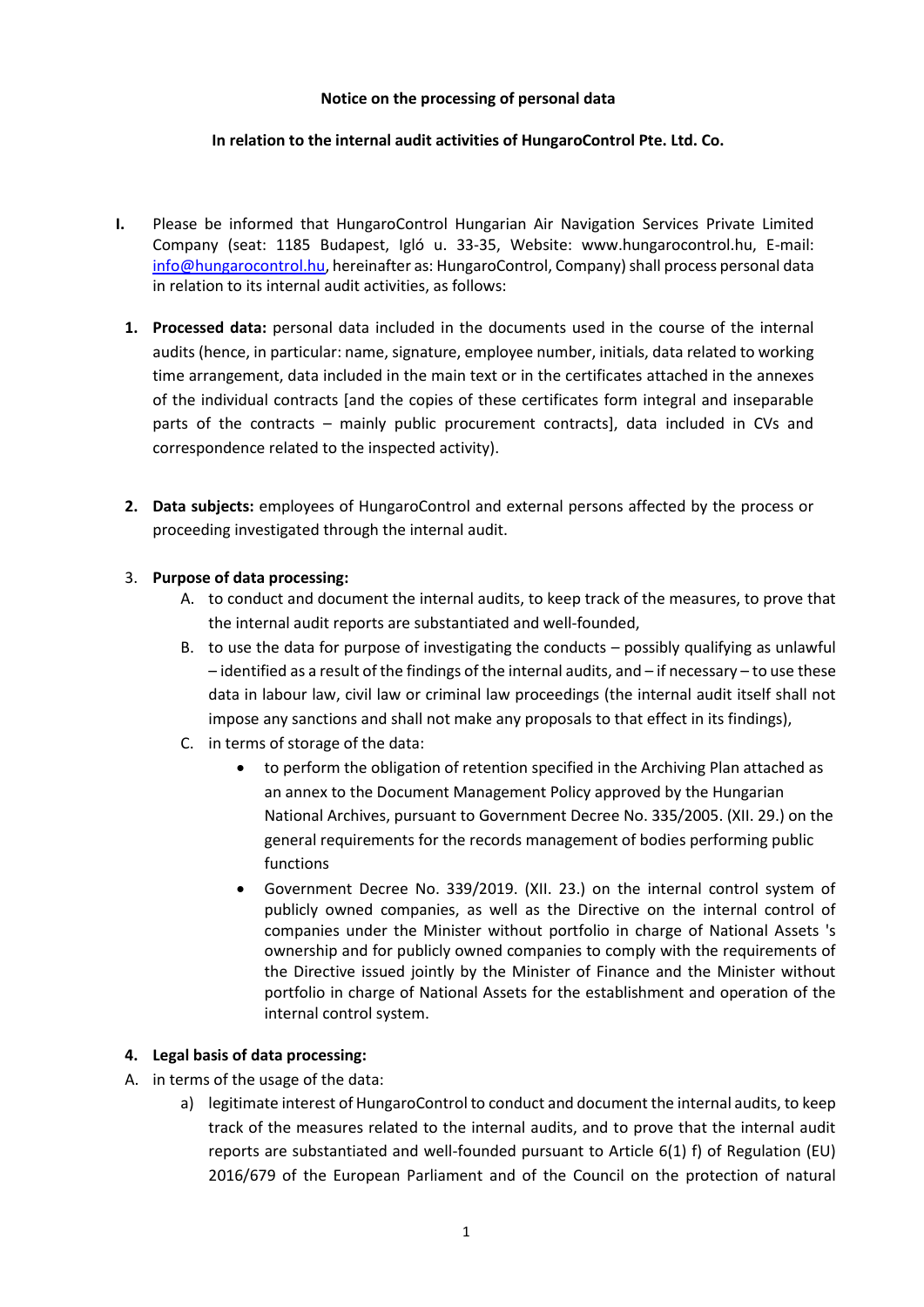persons with regard to the processing of personal data and on the free movement of such data, and repealing Directive 95/46/EC (hereinafter as: GDPR),

- b) legitimate interest of HungaroControl to use the data for purpose of investigating the conducts – possibly qualifying as unlawful – identified as a result of the findings of the internal audits, and – if necessary – to use these data in labour law, civil law or criminal law proceedings, pursuant to Article 6(1) f) of the GDPR,
- B. in terms of storage of the data: the performance of the legal obligation of HungaroControl approved pursuant to Article 6(1)c) of the GDPR.

# **5. Method of data processing:**

- A. *Recording of the data*: recording of the data in the memos, notes, worksheets used in the course of the internal audits and in the internal audit reports.
- B. *Usage of the data:* the data shall be used to conduct the internal audits, keep track of the measures determined as a result of the audits, and also to prove that the findings made in the internal audit reports are substantiated and well-founded, and also to investigate the conducts possibly qualifying as unlawful, and to conduct the related labour law, civil law or criminal law proceedings.
- *C. Storage of the data:*
	- a) the personal data included in internal audit documents created less than six years ago shall be stored in the office premises of the Internal Audit Team conducting the respective internal audit, located at the registered office of the Company (1185 Budapest, Igló utca 33- 35.), in security cabinets (the highly confidential documents and the documents of ongoing cases) and in lockable cabinets (other documents) and on the servers located at the registered office of the Company,
	- b) the personal data included in the internal audit documents created more than six but less than ten years ago shall be stored in the central archive (lockable with a key and code) located at the registered office of the Company, accessible only to the document manager assistant and administrator of the Administration Group,
	- *c)* contracts created more than ten years ago and identified as a result of the internal audit possibly qualifying as unlawful - and preserved as a documentation of a related labour law, civil law or criminal law proceedings shall be stored in lockable cabinets in the office premises of the Internal Audit Unit conducting the respective internal audit, located in the registered office of the Company (1185 Budapest, Igló Street 33-35.) or in the central archive (lockable with key and code) located at the registered office of the Company, accessible only to the document management assistant and administrator of the Administration Unit,
- D. *Erasure of data*: by destruction of the hard copy documents and by deletion of the documents stored electronically, after the data retention time has expired.

# **6. Data retention time:**

- a) in terms of the records created prior to 1 January 2020: 10 years (according to the Archiving Plan of HungaroControl),
- b) in terms of the records created after 1 January 2020: 6 years,
- c) in the case of investigating the conducts possibly qualifying as unlawful identified as a result of the findings of the internal audits and the related labour law, civil law or criminal law proceedings, until the respective proceeding is closed, whereas this period exceeds the general period, otherwise, until the end of the retention period.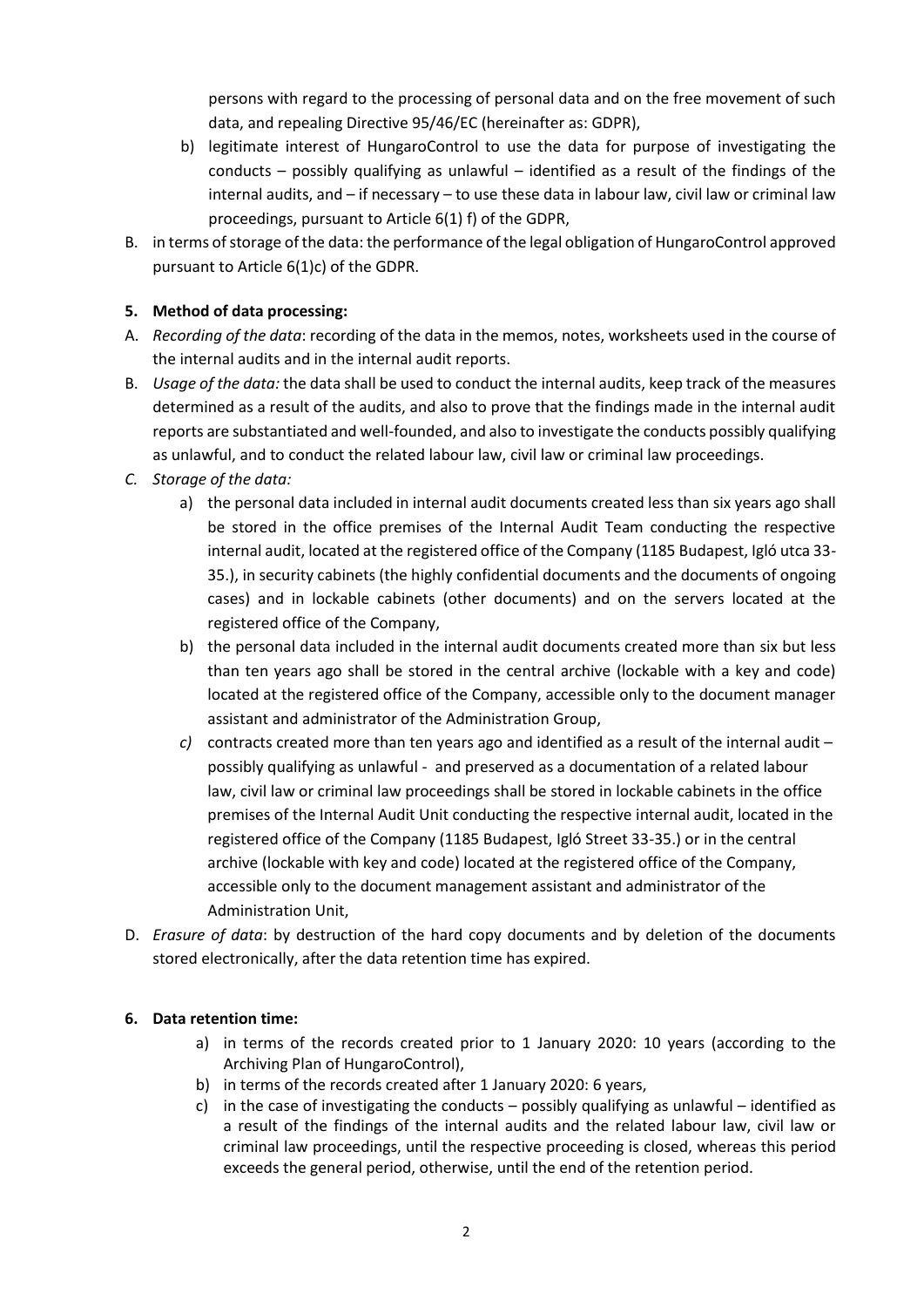## **7. Data processor:**

HungaroControl does not employ data processors for the processing.

### **II. Data security measures**

- 1. Please be informed that the provided personal data shall be handled confidentially by HungaroControl, and these personal data shall not be transferred to third parties without your consent and without providing prior notice thereof to you, except for the statutory data provision to authorities and other bodies based on legislation.
- 2. Please be informed that the Company shall not use the services of other companies for storing the personal data. In the course of processing of personal data – in line with the applicable legislation – it takes such risk proportionate administrative and technical measures that prevent unauthorized and unlawful access to and modification of the personal data and also ensure verifiability throughout the data processing actions, both in terms of the manual and the automated data processing procedures. The Company also ensures that the data stored in the different records shall not be matched in a direct manner or identified with the individual data subjects.

## **III. Rights and legal remedies concerning data processing, contact**

- 1. Please be informed that you have the right **to object** to the processing of your personal data. If HungaroControl finds that the protest is justified, it will terminate the data processing, including further data collection and data transfer, and block the data; and shall notify the protest and the action taken on it to all persons to whom the personal data concerned by the protest have previously been transmitted and who are obliged to take action to enforce the right of protest.
- 2. Please be informed that you have the right to ask the Company *to provide* your personal data and the information related to processing thereof *to you*. You may ask for copies of the personal data as long as requesting such copies does not adversely affect the rights and freedoms of others. Requesting of copies shall be free of charge on the first occasion, whereas the data controller may charge a fee based on administrative costs for every further copy.
- 3. Please be informed that you have the right to request the *clarification, correction or supplementation* of your personal data by sending a declaration, as long as the data are inaccurate, incorrect or incomplete.
- 4. Please be informed that HungaroControlshall *restrict* processing upon your request, if you contest the accuracy of data, if processing is unlawful, but instead of deletion, you request the restriction of processing, if the purpose of processing has been terminated, but you claim the data for the establishment, exercise or defence of legal claims, and if you filed an objection against the processing and the assessment of such objection is currently in progress. In the event HungaroControl lift the restriction of processing, they shall provide information thereof in advance.
- 5. Please be informed that the Company shall *erase* the processed personal data upon your request, if:
	- a) processing is unlawful;
	- b) the purpose of processing has been terminated or no further processing of data is required for attainment of the purpose;
	- c) the statutory data retention period has expired;
	- d) the erasure of data was ordered by law, authority or court.